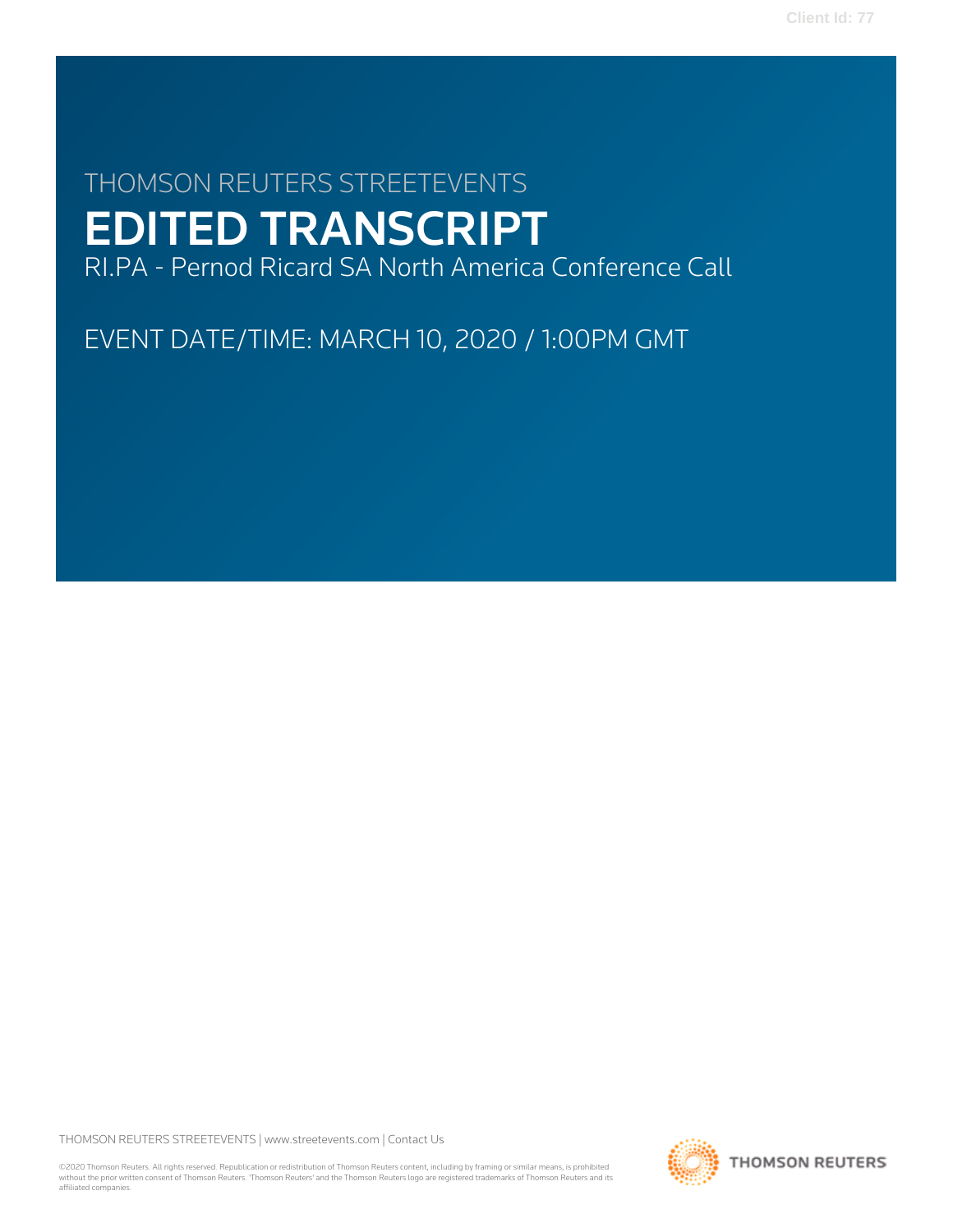### **CORPORATE PARTICIPANTS**

**[Ann Mukherjee](#page-1-0)** Pernod Ricard SA - Chairwoman & CEO of Pernod Ricard North America **[Julia Massies](#page-1-1)** Pernod Ricard SA - VP of Financial Communication & IR

# **CONFERENCE CALL PARTICIPANTS**

**[Alicia Ann Forry](#page-10-0)** Investec Bank plc, Research Division - Consumer Analyst **[Andrea Pistacchi](#page-9-0)** Deutsche Bank AG, Research Division - Research Analyst **[Chris Pitcher](#page-8-0)** Redburn (Europe) Limited, Research Division - Partner of Beverages Research **[Edward Brampton Mundy](#page-4-0)** Jefferies LLC, Research Division - Equity Analyst **[Jean-Olivier Nicolai](#page-5-0)** Goldman Sachs Group Inc., Research Division - Equity Analyst **[Laurence Bruce Whyatt](#page-5-1)** Barclays Bank PLC, Research Division - Analyst **[Richard Withagen](#page-7-0)** Kepler Cheuvreux, Research Division - Research Analyst **[Sanjeet Aujla](#page-6-0)** Crédit Suisse AG, Research Division - European Beverages Analyst

# **PRESENTATION**

#### **Operator**

<span id="page-1-1"></span>Ladies and gentlemen, thank you for standing by, and welcome to today's North America conference call. (Operator Instructions) I must advise you, the conference is being recorded today, that's Tuesday, the 10th of March 2020. Now I'd like to hand the conference over to Julia Massies. Please go ahead.

### **Julia Massies** - Pernod Ricard SA - VP of Financial Communication & IR

<span id="page-1-0"></span>Good morning or good afternoon, ladies and gentlemen, depending on your location. I'm delighted to welcome you today to our North America call for fiscal '20. We're hosted today by Ann Mukherjee, who's our new Chair and CEO of North America as of just 3 months ago. Excited to have Ann here present to you today. She will take you through a brief presentation and then move on to your questions. Without further ado, let me hand over to Ann.

#### **Ann Mukherjee** - Pernod Ricard SA - Chairwoman & CEO of Pernod Ricard North America

Good morning, everyone. What a pleasure to be able to speak to all of you this morning. It truly is a wonderful opportunity to represent Pernod Ricard and to give you kind of my early insights as I've come into the company, as Julia mentioned, over the last 3 months.

Clearly, you can see from my background, I am a very passionate brand builder when it comes to creating sustainable businesses. That is one thing I'd love for you to take away is I believe that building brands is what builds sustainable business growth. That is where my career has been, and I've always been a very commercial-oriented leader. And especially with my training at PepsiCo coming into Pernod Ricard, my ability to really leverage how to execute within a 3-tier system is something that is near and dear to my heart because of my training and executional capabilities. But most importantly, where I get my passion is really operationalizing strategies such that people can really execute with excellence.

As we move on, I would love to say that North America is a must-win market, as you all know, for Pernod Ricard. This is a market that has been growing very strong, slightly ahead of the long-term trend. And as we move forward, we continue to see positive growth momentum across all of North America. I'd like to spend 1 minute on the next slide to talk about our Canadian market.

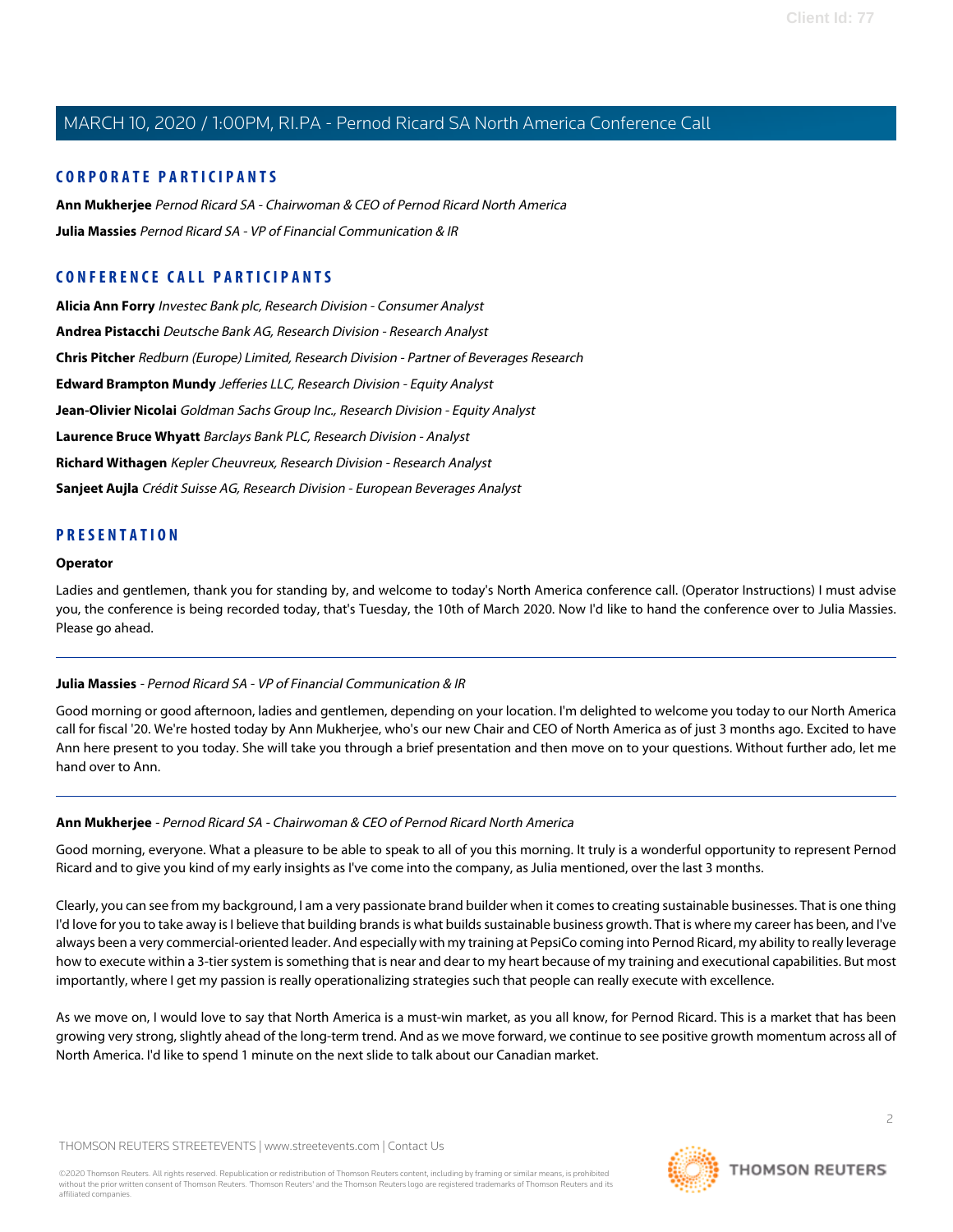We continue to see very strong commercial performance, not just from our international brands, but I'm happy to say they've restaged and repositioned the J.P. Wiser's Canadian whiskey brand, and that also is continuing to do some really great performance for the company.

As we move to the next slide, as you can see from latest trends, we're seeing the category grow circa around 4.5%. A little dip in the most recent period, probably driven a little bit by a slowing of innovation that we're seeing in the category. But ultimately, underlying the trends, we continue to see very, very strong fundamentals.

If you move to the next page, you can clearly see that there are some segments that are driving some very impressive growth, whether that be in the whiskey, tequila, cognac segments as well as a little bit of an uptick in the gin segment as well. Now what's really interesting about the U.S. market, as you may all know, on the next page, is that 4 states really represent almost 35% of the U.S. spirits market: Florida, California, Texas and New York.

And keeping all of that in mind, if you go to the next page, I would love to give you just kind of a headline around how I see the opportunity here at Pernod Ricard North America. The great news is, a few years ago, as the company launched its accelerating transformation strategy, we've seen growth come up in the U.S. market almost growing at the rate of the market. So we've seen some great progress. The great news is, I think we can write the next chapter of that growth and now cross the threshold over the time period to start beating the market. And I think it's really across 4 areas. First, as we have been shifting more from a brand-centric to a consumer-centric company, I think in today's world, around predictive analytics and really understanding the science of what is predictive of choice, both for the consumer as well as the shopper being able to build that science into how we operate the total business is a great opportunity.

Second, as we think about speed to market, really simplifying and continuing to work on simplifying our ways of working, especially with our wholesaler partners and really working hard to take that complication or kind of how we plan with them and operate with them to get to greater speed of market.

Our third opportunity clearly is our incredible portfolio and maximizing growth across that portfolio by understanding where our brands can play incrementally. And then finally, as I've talked before, everything is done at the shelf or at the bar and that flawless attention to execution and operating such that we win every single time when it comes to that shopper or drinker choice is going to be absolutely key.

Now as we move on, I don't want to be remiss without talking about our commitment globally to our sustainability and responsibility strategy, which I know many of you have heard about. Something I'm very proud to be able to be associated with. And just to give a couple of examples in terms of how we here in North America continue to push that agenda, it may be a little bit biased, but I'm very proud of our quality in future leadership that we have taken on. We do not have any issues on gender wage gap disparity, and that's actually been taken by external audit in terms of making sure that we are on par with gender equality when it comes to pay.

And also, from a biodiversity perspective, 100% of our California wineries have been certified sustainable by the California Sustainable Winegrowing Alliance. So we continue to push on all measures when it comes to sustainability and responsibility.

On the next page, many of you have seen this, we have a very impressive portfolio that has wonderful opportunity from growth as well as pushing our capabilities around innovation. Let me go into a little bit more detail across that portfolio, starting with, of course, our pride and joy, our jewel of our portfolio, Jameson. And what's so exciting about working on this brand, just like big brands that I've worked out in the past, multibillion-dollar brands, every brand has an opportunity in its growth to reach the next S-curve of growth, and that's exactly where we are with Jameson. We have the next opportunity to build growth on this business.

And as we think about how we're going to do that, it starts with not just a great brand in and of itself and how we continue to build that story, but expanding into very meaningful innovation. And we're very excited about our latest innovation with cold brew. It's doing very well, early read, and that is the way I think Jameson would do an innovation around flavors.

We, of course, have lots of opportunity for growth when it looks across all our states. We still have opportunities to grow, especially a great example of that is Texas, where Jameson is still a very fast-growing business for us. And in states where we do see a higher penetration, understanding

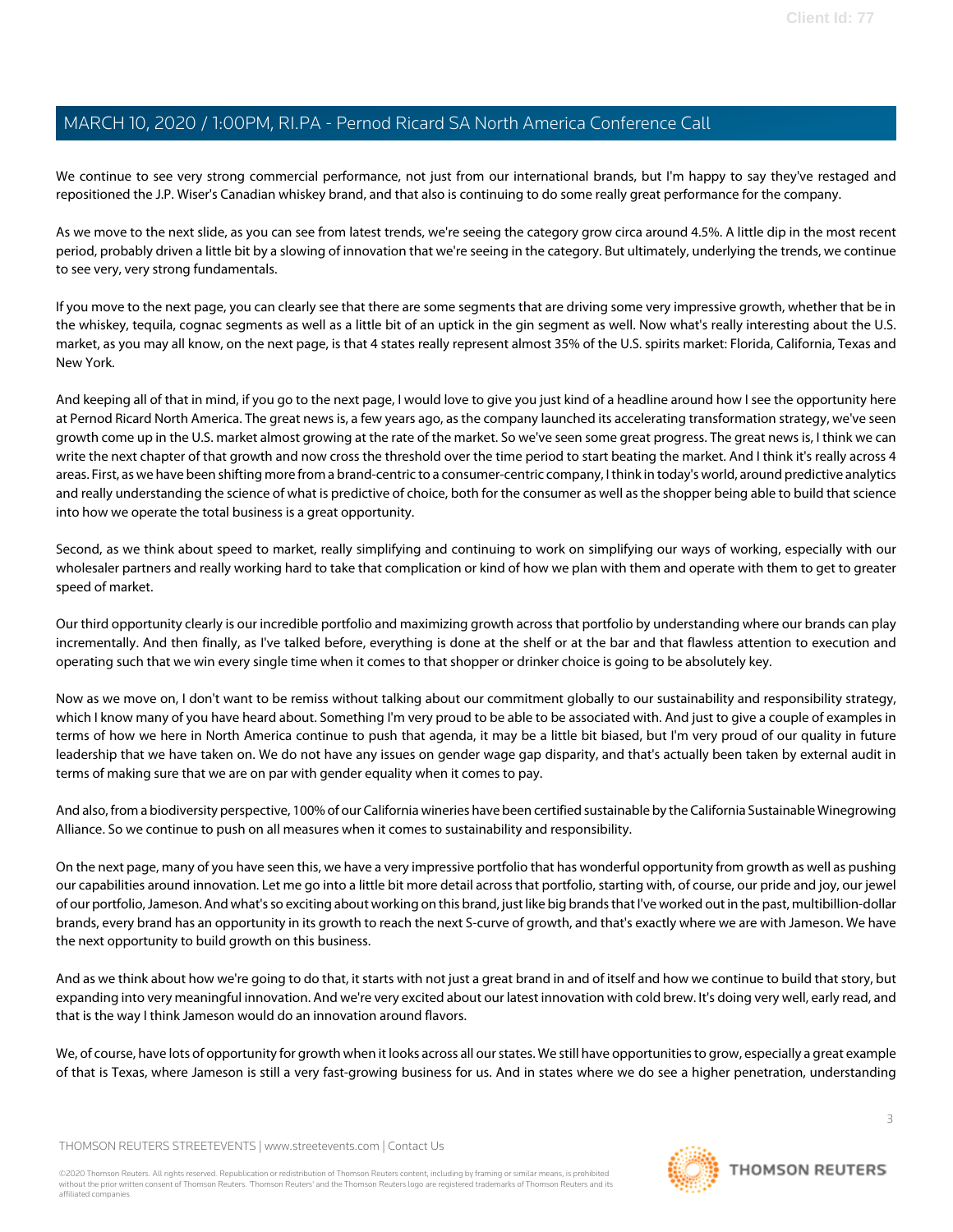adjacencies from which we can source volume to continue to grow Jameson is our next opportunity, so I'm excited about how to write that next chapter for Jameson as we unlock further growth.

As we move on and go to Glenlivet. As you know, scotch is a great category, and I'm so proud of what the team has done with Glenlivet, fastest-growing scotch in the segment. And what's great about this is the brand is really beginning to break barriers. And as we see younger consumers, the millennial generation, trying to understand how to drink scotch, Glenlivet has done a wonderful job through its innovation portfolio to be able to help people do that. And we're seeing not only younger consumers, but actually women drinking in the scotch portfolio. Very, very nontraditional and women are looking to do so and Glenlivet has been the brand of choice. And we have some exciting innovation coming in with our Caribbean cask Glenlivet, which is finished in rum barrels, and so we continue to create new taste profiles for this younger generation to enjoy.

Moving on to Martell, a beautiful brand in our portfolio. And of course, cognac is on the rise. We've seen some very good launch, early launch, on Blue Swift. We continue to try to build that brand, but here's what's really exciting about it. It's really much more the momentum that we're seeing is, again, with younger consumers, especially Asian Americans, which is not a surprise, but also African-American consumer. Quavo has been a great celebrity spokesperson for the brand. And as we continue to grow this brand for the future, it will be critical for our portfolio.

Moving on to an incredible portfolio that we have in our premium tequila and mezcal. Once again, this is a booming category. We're seeing this segment grow for us as well. We've got some great marketing behind all of these brands and a wonderful story in how we're leading the way in mezcal. So this is a very incredibly important segment for us.

Going to our next brand, one of the reasons I actually joined Pernod Ricard, which was our own Absolut. This is a brand that I really cut my teeth in marketing many, many years ago and talk about the next S-curve. This is not just a vodka brand, this is a brand of culture. And as you know, as I've come on, one of the things that has been very important to me is to bring back that timeless story when it comes to Absolut. This is a brand that has always been about a brand of culture, the proverbial door that is open at Studio 54 to allow the disenfranchised to be heard and seen and accepted. And so while that story is great, today's generation needs to understand what that timeless story is in a meaningful way for them. And that's exactly what we did with our Gen Z consumer this Valentine's Day. This is a generation that is very conscious in their drinking, responsibility matters to them and most importantly, they collectively want to make change and create movement. And that's exactly what we did with this timeless story of Absolut. When we came back and talked about not just drinking responsibly, but what does that truly mean in today's world of consent. And it's a very gray area and really telling people what we should be talking about and having them talk about it was a very important thing that we needed to start back up on Absolut. And we continue to innovate across this brand, and we have a great spokesperson as we have launched our Absolut Juices with Lizzo. She is absolutely and squarely in this generational set. And as we start building these plans up for Absolut, I feel very, very optimistic about where we can take the brand in terms of bringing back its incredible glory.

Moving on, Malibu, a fabulous brand. Rum is not necessarily that big of a segment that's growing, I mean, but Malibu has done a fantastic job in terms of bucking the trends and continuing to grow very, very nicely. This is a brand that represents summer and optimism and something that is very important to this younger millennial and this Gen Z consumer. So we continue to see fabulous results from this, and we've got new innovations coming out around strawberry that we're very, very excited about.

Last, but certainly not least, the incredible portfolios that we have across, first, our American whiskeys. What a great portfolio this is. These are brands that range more from a regional TX brand to a fully national brand around Jefferson, crossing many price points and segments. This is an incredibly important segment for future growth. In addition, we have a fantastic Irish whiskey lineup with our spot whiskey line, Redbreast, Midleton. So when we think about not just Jameson, but the entire Irish whiskey with the segment, we have an incredible portfolio.

And then finally, premium gins, we know that we're seeing that uptick on gin and whether it be Monkey 47, which is doing amazingly well. And we, of course, have Malfy. We just, of course, bought some stake at a Japanese gin you might have heard about. So this continues to be a strong focus for us as well.

So hopefully, as you kind of overview where we are as a business and where we look to go, you can really see an incredible portfolio set up for growth as to where the market is growing. We're continuing to build on our capabilities and write that next chapter. And ultimately, with the 2 combined and the great people here at Pernod Ricard, we have strong aspirations to continue that next chapter to beat the market.

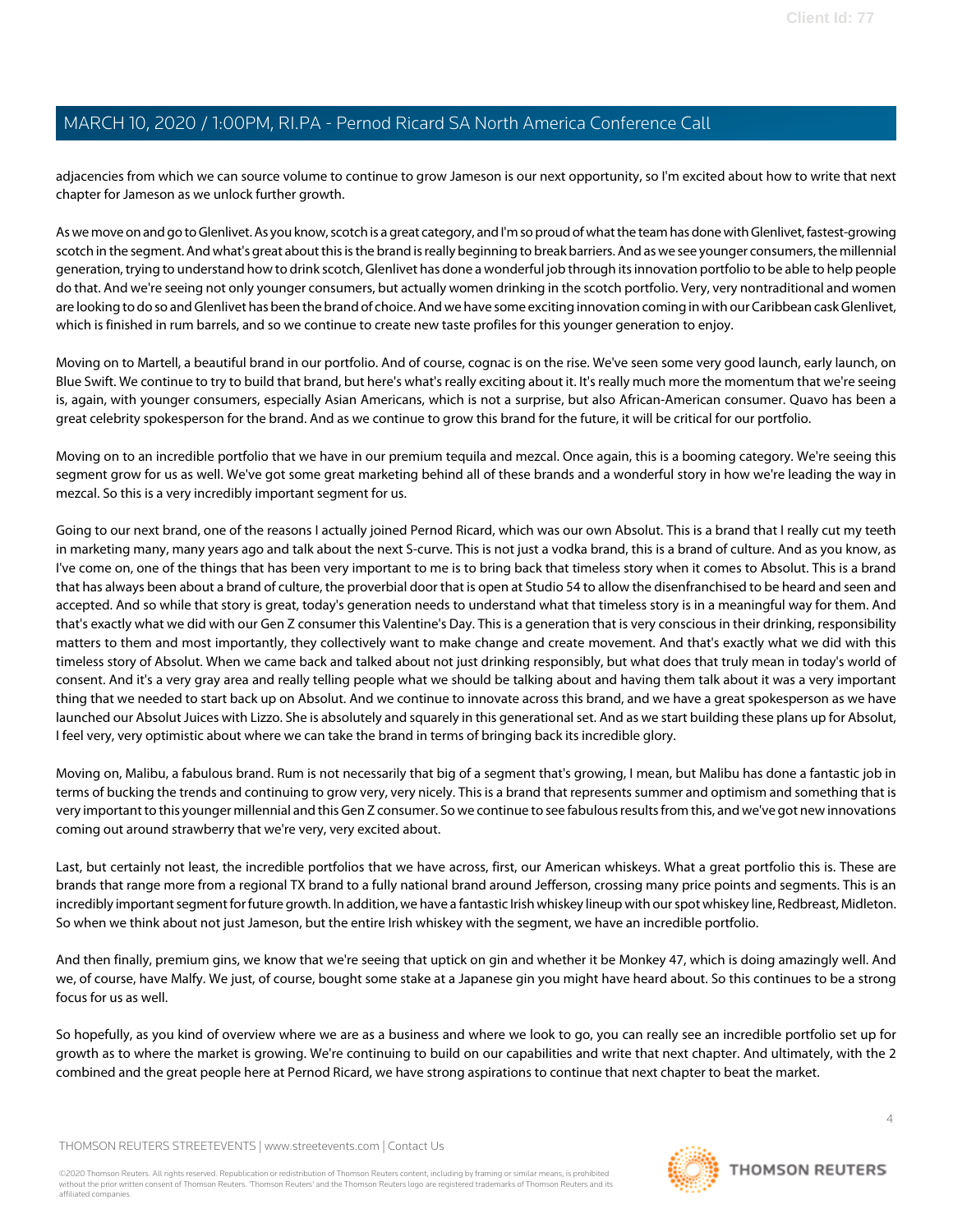And with that, I'll turn it over for questions. Thank you.

# **QUESTIONS AND ANSWERS**

### **Operator**

<span id="page-4-0"></span>(Operator Instructions) Your first question comes from the line of Edward Mundy from Jefferies.

### **Edward Brampton Mundy** - Jefferies LLC, Research Division - Equity Analyst

I've got 3, please. The first is on the slide where you talk about the consumer-centric mindset. And I think you flagged that you're looking to shift from a brand-centric to a consumer-centric model. I was wondering whether you can give some examples of specific behaviors that you're hoping to introduce into the business is the first question. The second question is around the portfolio. You mentioned you've got the right portfolio to be a share gainer within the U.S. I suppose my question is really around levels of investments. Have you got the right level of investments? Or is it a case of using the existing investment and reallocating resources or spending differently amongst your brand portfolio?

And then the third question, it would be sort of remiss of me not to ask the question, so apologies in advance. COVID-19, appreciate it's not as prevalent in the U.S. at the moment. So I was hoping to get your early feedback on the move from wholesalers and retailers on the virus.

#### **Ann Mukherjee** - Pernod Ricard SA - Chairwoman & CEO of Pernod Ricard North America

Great. Thank you. Thank you for all 3 of those questions. Let me address them one by one. So first, let's start a little bit around what does it mean to be a much more consumer-centric and shopper-centric way of operating the business. So first and foremost, I think what I've learned with my history in this is that when you think about what drives purchase, what drives consumption, it is actually not as simple as we think. It's really context that drives it. And understanding the why of an occasion becomes very critical because we as consumers are not single-minded. Context will drive how we behave and what we consume. So you might drink a certain way when you're home alone, and it's kind of an unwinding moment. But when you're at a party, you might drink absolutely something very differently or you may be at a celebratory moment and you might want to choose something differently. Understanding the predictive science behind each one of those occasions and understanding what is the drink of choice in those occasions is how you architect your portfolio for growth. So not only do you need to be a great brand, but ultimately, what you need to do as a company to grow incrementally across your portfolio is to be the portfolio of choice when it comes to all these various occasions. And from a shopper perspective, a lot of people confuse just understanding the consumption moment to understand the shopping moment. They actually are very linked, but you have to understand from a shopping moment, you might need to understand what the price pack architecture may need to be. What is the promotion strategy, times of year? So you have to architect for both sides to be able to unlock that consumer and shopper-centricity.

From a portfolio perspective, we continue to look to invest behind our A&P here in North America. We are looking not only at our current investment, which as many of you know, we've increased almost by 200 bps over the last couple of years. We are now much more competitive than we used to be. Even with our current existing allocation, what we also want to look at is, are we maximizing each dollar for ROI? And so do we need to move more and more into working media? And so we continue to look at those choices, but then also look at continued increasing our investment as we move forward to beat the market.

And then finally, this unfortunate situation that we're in worldwide on the virus. We are watching it very, very closely. And we are looking to make sure that we are not only protecting our employees and everyone that we work with, but as we see these first cases come in the U.S., our priority remains to protect our business partners, our employees. And currently, we are open for business and we are operating as normal, though smartly. We have curtailed travel for noncritical business reasons. And while we are expecting to see somewhat of a negative impact, it's really too early to assess what that will be. We are closely monitoring it, literally day-by-day and staying agile and nimble as we plan for the rest of the year.

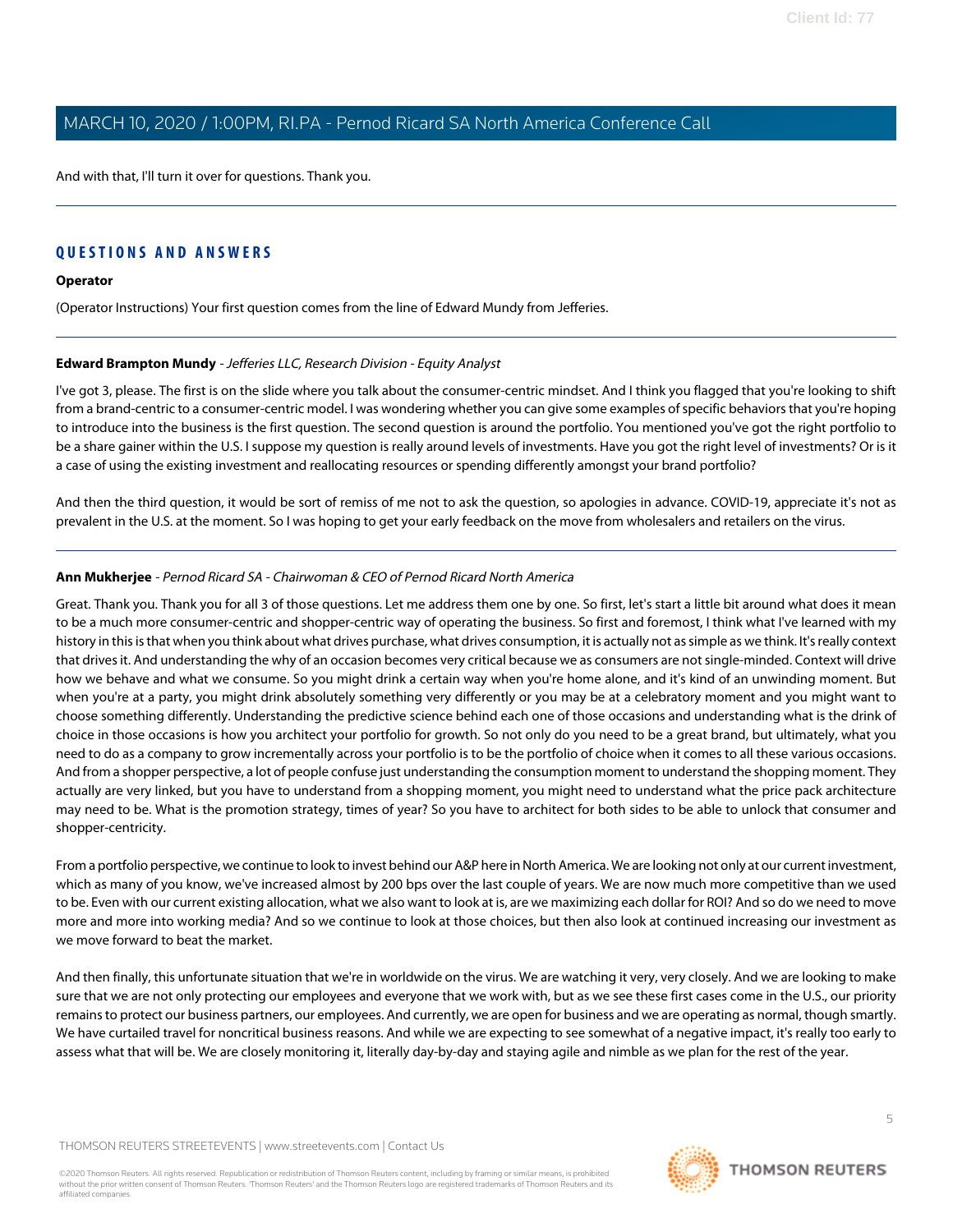#### **Operator**

And your next question comes from that line of Oliver Nicolai from Goldman Sachs.

### <span id="page-5-0"></span>**Jean-Olivier Nicolai** - Goldman Sachs Group Inc., Research Division - Equity Analyst

Just got 2 questions, please. Looking at whiskey, there's been about 4 local brands, premium brands, in whiskey. Jameson, obviously, continue to be strong and The Glenlivet is seeing more marketing support. Is there any space for Chivas Regal in your portfolio in the U.S.? That will be the first question.

And just to follow-up on the previous question from Ed. Could you just remind us what the split on off-trade in terms of sales in the U.S.? And which brand is over index in the on-trade channel compared to the average of your portfolio?

### **Ann Mukherjee** - Pernod Ricard SA - Chairwoman & CEO of Pernod Ricard North America

I'm sorry, can you repeat the second part of your question? I'm sorry.

### **Jean-Olivier Nicolai** - Goldman Sachs Group Inc., Research Division - Equity Analyst

Sure. The second question is the split between on and off-trade in terms of sales for your portfolio in the U.S. and which brand is over-indexed in the on-trade channel for instance?

### **Ann Mukherjee** - Pernod Ricard SA - Chairwoman & CEO of Pernod Ricard North America

Got it. Got it. Okay. So absolutely, Jameson and Glenlivet will continue to be very, very strong brands for us as we move forward. On Chivas Regal, and I think the whole segment, when it comes to the segment around blended whiskeys, I think this is an area that not just for Chivas Regal, but I think for the industry, people are trying to figure out what's the next step of growth. And so for us, we consider this to be one of our bastion brands. It is, of course, a brand in our portfolio that has great heritage and as we look across how we prioritize across the scotch and whiskey portfolio, we will continue to see that as a bastion brand.

Now on average, on and off-trade, what we see is that 75% of the business tends to be off-trade, 25% of the business on-trade. And we all know how important on-trade is as a way to almost advertise for in-home consumption. A brand like, for instance, Jameson is very close to that ratio. But more of the up and coming brands that we see in terms of Monkey 47 or some of our American whiskey brands, you'll see a little bit more on the on-premise because they're still building that awareness. And so our strategy when it comes to on-premise and bartender strategies become very important as we grow those businesses.

### <span id="page-5-1"></span>**Operator**

Your next question comes from the line of Laurence Whyatt from Barclays.

### **Laurence Bruce Whyatt** - Barclays Bank PLC, Research Division - Analyst

It's 3 also from me. Firstly, I was wondering if you could give us like the key things you want to take away from Frito-Lay and put into the Pernod business in North America.

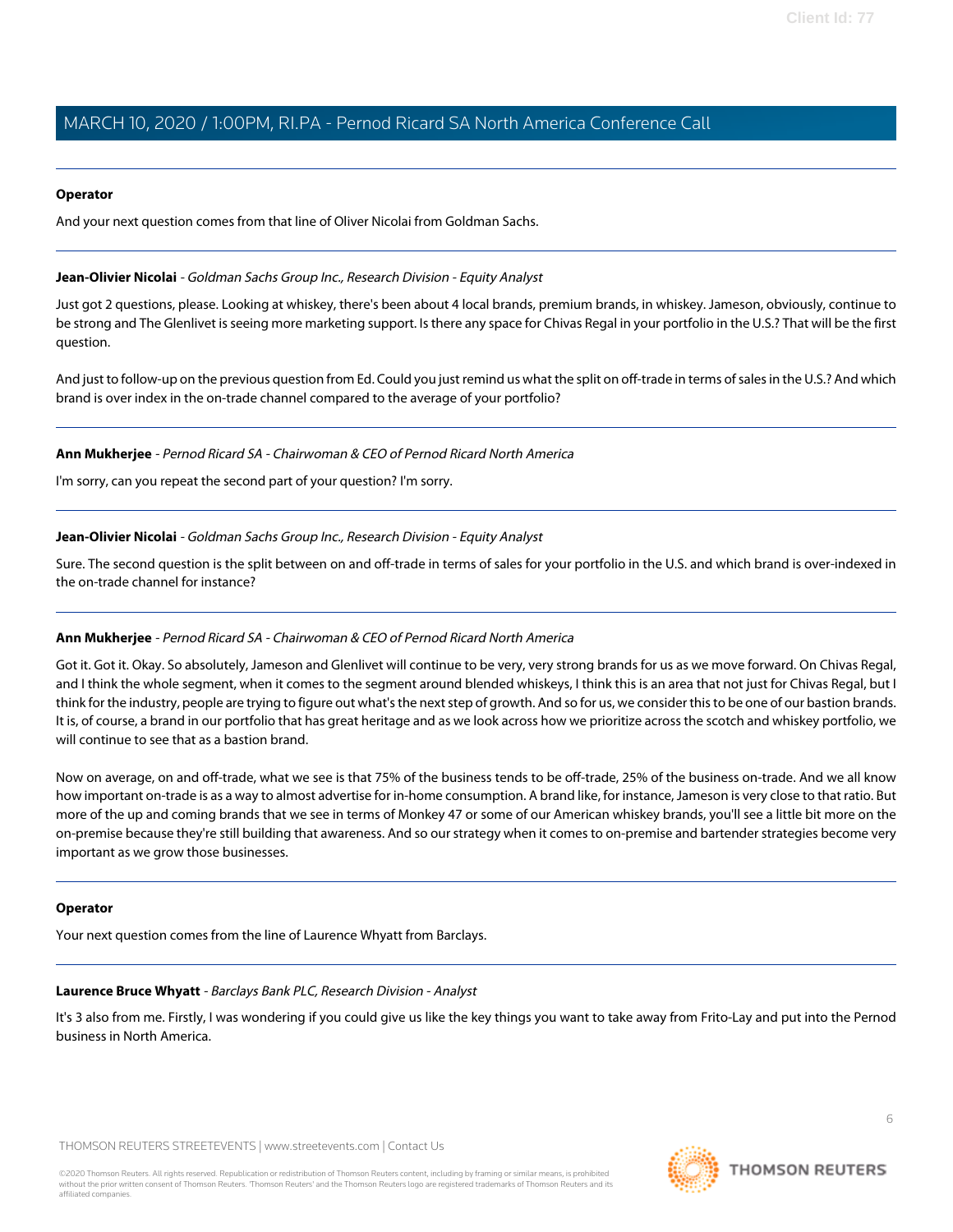Secondly, at the moment, you're tracking slightly below the U.S. spirits category. And I was just wondering what are the key reasons you think that, that lag has happened and what you can do to turn that around in the near term.

And then thirdly, regarding the U.S. whiskey portfolio. Historically, Pernod has said that it didn't want to buy any U.S. whiskeys because Jameson operated in a very similar moment of consumption but now, obviously, that has changed. I was just wondering what's changed in that thought process in order for you to purchase those U.S. whiskeys?

# **Ann Mukherjee** - Pernod Ricard SA - Chairwoman & CEO of Pernod Ricard North America

Absolutely. Thank you for your questions. So I think my biggest lessons from Frito-Lay -- and I will tell you, PepsiCo was an incredibly great place for training. As many of you know, Frito-Lay is the driver of a lot of the profits for PepsiCo worldwide. So the discipline that I learned at Frito-Lay in terms of operating the business and what I would tell you is what I learned there is when you're a leader, you operate absolutely from the front. No detail should be overlooked. And what I've learned at Frito is if you can bring the smart into speed, there is no stopping you. And so the smart comes from understanding, again, portfolio strategy, building brands that pull off the shelf, such that the DSD organization at Frito-Lay can, with its incredible power at store level, be able to architect those brands for growth. And the executional kind of excellence that you have to operate at Frito, you have 27,000 drivers around the country, you cannot get any part of the operating system wrong. And the ability, therefore, to connect brands all the way from what I call media, all the way to shelf is kind of what I will bring to Pernod Ricard. And what I would also say is that similar to the 3-tier system, you have to have brands that pull off the truck. And whether you own the route to market like we did at PepsiCo, or we are in a 3-tier system here at Pernod Ricard, every one of our brands have to be pulled off that truck. And so really being able to architect that across the system is what I think I can bring to Pernod Ricard.

When it comes to our business in the near term, we've made a lot of progress, I will tell you, over the last 3 years. And clearly, there is room for opportunity. So I'd like to think I'm here to be able to help the company get to that next level of growth. But in the short term, what we definitely want to focus on is stabilizing Absolut. And my passion for that brand is where I think that will start. I think we need to write that next S-curve, as I've said, chapter of growth for Jameson, and we have these incredible growth relays that we now need to start architecting for that incremental portfolio growth, as I said, by understanding the science around occasion and pulling apart our portfolio, which leads me exactly to your last question around U.S. whiskeys. I think as Pernod Ricard has moved more to a consumer-centric way of looking at the business, I think it was very, very smart on the part of Alex Ricard and the management team to say that it's now really more important to not only grow Jameson, but to start growing the whiskey portfolio in other occasion where American whiskeys may be more prevalent and more important. And so I think that opportunity to go out and get these incredible promising new brands and get them at the right price points because if you will notice, some of these American whiskey brands are at a much more premium to Jameson, and there are occasions where people are looking for those more premium, ultra-premium occasions. So I think that's why rounding our portfolio in the whiskeys is so great. And given that this is a growing part of the category, I think we're very, very well positioned.

### <span id="page-6-0"></span>**Operator**

Your next question comes from the line of Sanjeet Aujla.

# **Sanjeet Aujla** - Crédit Suisse AG, Research Division - European Beverages Analyst

Firstly, this time last year, the business went through a wholesaler inventory optimization process. I think the rationale of that was to free up working capital for wholesalers to reinvest in the portfolio. Have you seen that reinvestment come through? And if so, why haven't we seen a growth acceleration over this fiscal year from a sellout perspective?

My second question is on Jameson. You suggested in your presentation, we could see more flavor extensions going forward. How do you ensure that is incremental and doesn't cannibalize the core franchise? And when you're expanding Jameson into lower penetrated states like Texan -- like Texas, where are you sourcing the volume from? Is that coming from other whiskey brands, particularly bourbon?

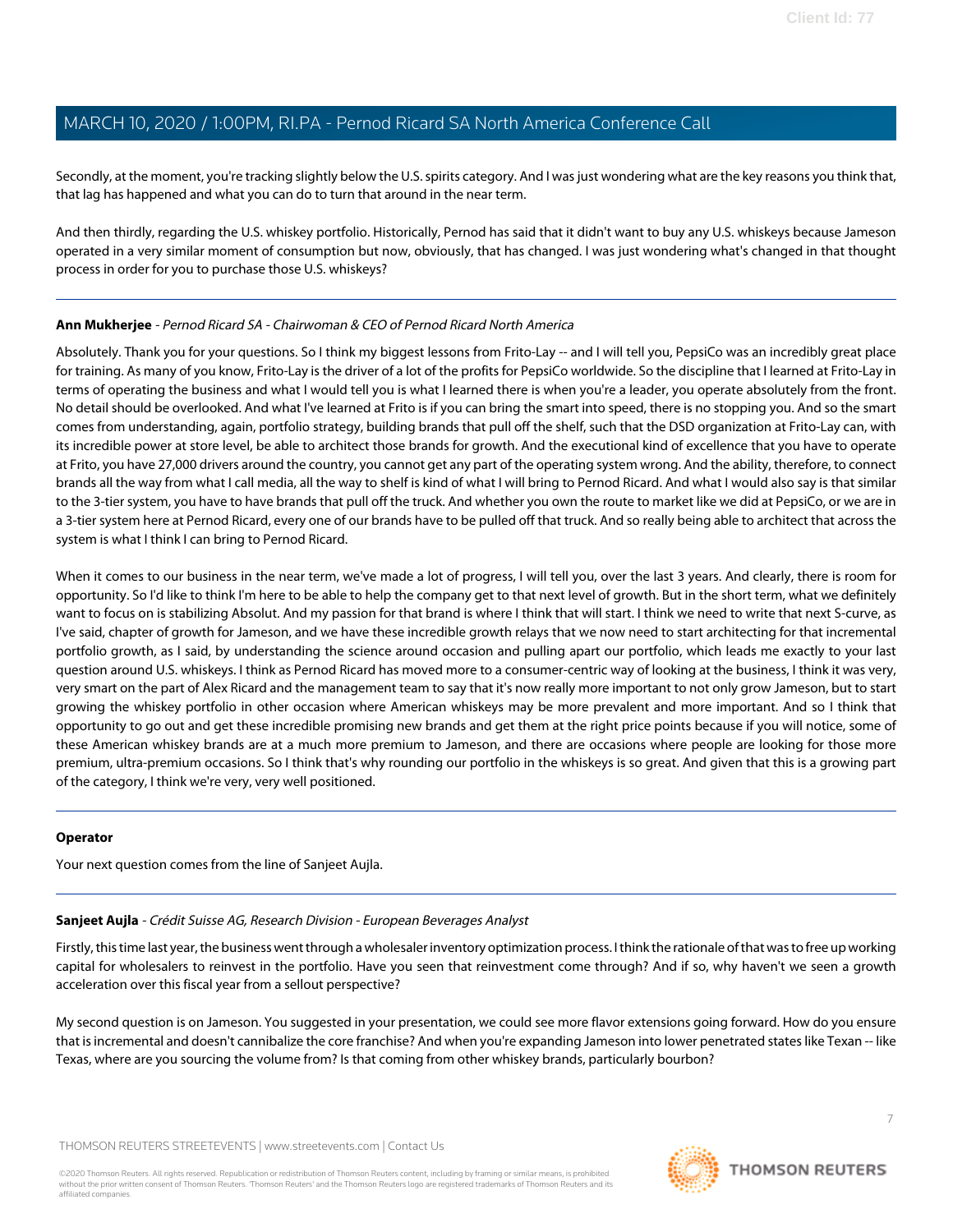### **Ann Mukherjee** - Pernod Ricard SA - Chairwoman & CEO of Pernod Ricard North America

Yes. Great questions. So let me first start with our wholesaler optimization on our inventories that we executed last year. About 2 weeks of inventory basically came out of the system for our wholesalers, and we did that not from a working capital perspective, but really because we wanted to try to be much more sophisticated when it came to how we managed our supply chain. And this goes back again to the flexibility and agility that I was talking to before. And so our ability now to move faster within that supply chain system of our wholesalers becomes key. And I think as we'd start to put together how we want to start leveraging our portfolio to be able to do that and have that flexibility with our wholesalers becomes important. They have a lot of complexity in their system. And so for them to take on more of our portfolio to get that through the system, it becomes really important. And if we had not done that reset when it came to inventory at our wholesalers, that would have been very, very difficult to do.

On your second question on Jameson, let me be clear, I am not one that believes that innovation for the sake of innovation. Innovation has to be incremental to the portfolio. And whether that's to extend your current drinker for another purchase or to be able to source volume from adjacencies, that becomes very, very important. And what you will see on Jameson is very thoughtful innovation, whether it be on the flavor side or the segment side. And as you will see with cold brew, this was not just any flavor. We didn't copycat a flavor that was doing well in bourbon. We went back and really thought through what would be an appropriate flavor extension for Jameson. And what we're seeing in terms of coffee trends among millennial consumers and Jameson and the heritage of Irish coffee, being able to build that into a brand equity that matters, that's the kind of innovation that we plan to do on Jameson.

Now cold brew is very early to call. We are targeting these new occasions of coffee drinkers, but we think that was a smart way of going about it. And when it comes to Jameson in Texas, this is a very, very well-developed whiskey market, as you all know. And yes, we are looking to source our growth from some of that whiskey market that is out there. You have a lot of, as you know, migration into Texas. You're seeing a lot of young millennials come into that state. They are looking for variety. They are looking for Jameson, which is kind of a drink of choice among millennials. And so as we look at kind of how the state is shaping from a demographic perspective, Jameson will be well suited to take advantage of that growth.

### **Sanjeet Aujla** - Crédit Suisse AG, Research Division - European Beverages Analyst

Got it. And just a quick follow-up on tequila. Your portfolio seems to be more skewed towards the super premium segment. A lot of the growth is coming out of ultra premium. Do you think you've got a gap there from a price positioning perspective?

# **Ann Mukherjee** - Pernod Ricard SA - Chairwoman & CEO of Pernod Ricard North America

You're absolutely right. I mean it's great to see the resurgence of tequila in the industry. And I really think our greatest opportunity when it comes to ultra-premium tequila is our Avión Reserva 44. That business is doing extremely well for us. And back again to that focus in the tequila segment having both something in super premium and ultra-premium without having to add a lot of brands becomes really important. And so having Avión across those price points all the way up to ultra-premium is really important for us.

### <span id="page-7-0"></span>**Operator**

And your next question comes from the line of Richard Withagen from Kepler.

### **Richard Withagen** - Kepler Cheuvreux, Research Division - Research Analyst

Can I ask 2 questions, please? Ann, you say you are committed to meaningful change. So on the commercial side, where do you see the biggest opportunities for Pernod Ricard in the U.S.?

And then the second question is, how do you use the data intelligence to improve performance on the various enablers that you mentioned on the slide?

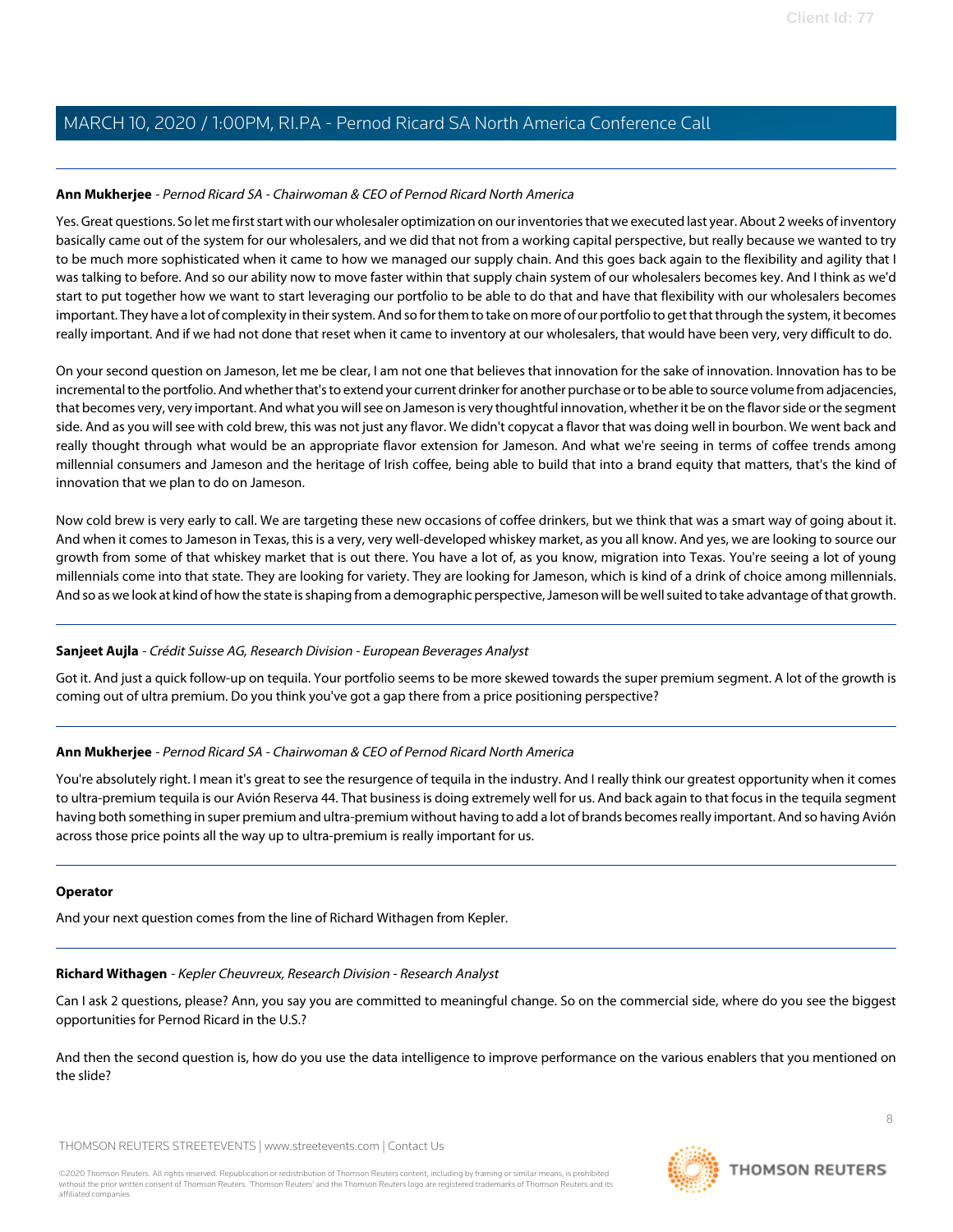### **Ann Mukherjee** - Pernod Ricard SA - Chairwoman & CEO of Pernod Ricard North America

Great. Let me start with the first question. I think, again, from a commercial perspective, what I talk about when I talk to operationalizing strategy, this is all about better connection from marketing to trade marketing to sales operations to sales strategy and execution. Being able to actually wire that seamlessly across the organization all the way into how we partner with our wholesalers, such that it feels like one absolute team. And so the devil is in the details and making sure that we have architected that system of commercial optimization is going to be the next chapter that we're going to be writing. The great news is we have incredible talent. We have incredible tools. Now it's a question of wiring all of that together for flawless execution. The other thing that I would say is, to your second question, which also is a part of the first, data intelligence will be incredibly important in how we do that wiring, and it really starts with what I've talked about before. If you do not understand how consumers consume your brands, whether that be on the off or on-trade, and if you don't understand what is predictable about what -- how they shop your brand, you won't know exactly how to optimize that wiring.

So the underlying science that we need to bring into what I'll call both the art of brand building and the kind of rigor of executing will be a big miss. So that will be the very first part of that predictive analytics that we will bring in. But then in today's world, overlaying that with data analytics, AI capability to understand then how do you use that to leverage how you media buy and how you segment one-on-one on a mass basis, how do you do account segmentation to understand in-store what are the tactics that you can take that are more predictable in terms of store performance. So those, as I said, all the way from brand all the way to execution and you have to have the right set of analytics and data to be able to underpin all of that for execution and further growth.

### **Richard Withagen** - Kepler Cheuvreux, Research Division - Research Analyst

And as a follow-up on that, in terms of data collection, I mean, is there a lot of own data that you can use or the data that you get from distributors or from other third parties?

# **Ann Mukherjee** - Pernod Ricard SA - Chairwoman & CEO of Pernod Ricard North America

The answer is yes, yes, yes and yes. And it's more important in today's world. Data is not difficult to find. It's actually making data actionable such that it gets to a desired outcome that makes your results predictable. And I think that's the journey we're going to build here at Pernod Ricard. We have incredible data sources from our suppliers. We have incredible methodologies that allow us to get the quality quant understanding of our consumers and our shoppers. There's incredible data out there in terms of media and the ability to stitch that together in a very simple, not complicated way that our frontline can easily use is the key to all of this.

### <span id="page-8-0"></span>**Operator**

Your next question comes from the line of Chris Pitcher from Redburn.

# **Chris Pitcher** - Redburn (Europe) Limited, Research Division - Partner of Beverages Research

A couple of questions, please. Firstly, on Absolut, you're showcasing another new campaign to try and sort of stem the losses in the brand. And how should we think about Absolut under your stewardship? What is success for you in 3 to 5 years? Is it stabilization? Is it return to growth?

And then secondly, on the cognac business, could you give us a sense what the mix of the business is now between the key brands like Cordon Bleu, Blue Swift, et cetera? And where do you think most of the growth is going to come in cognac? Where are you going to fight the battles there?

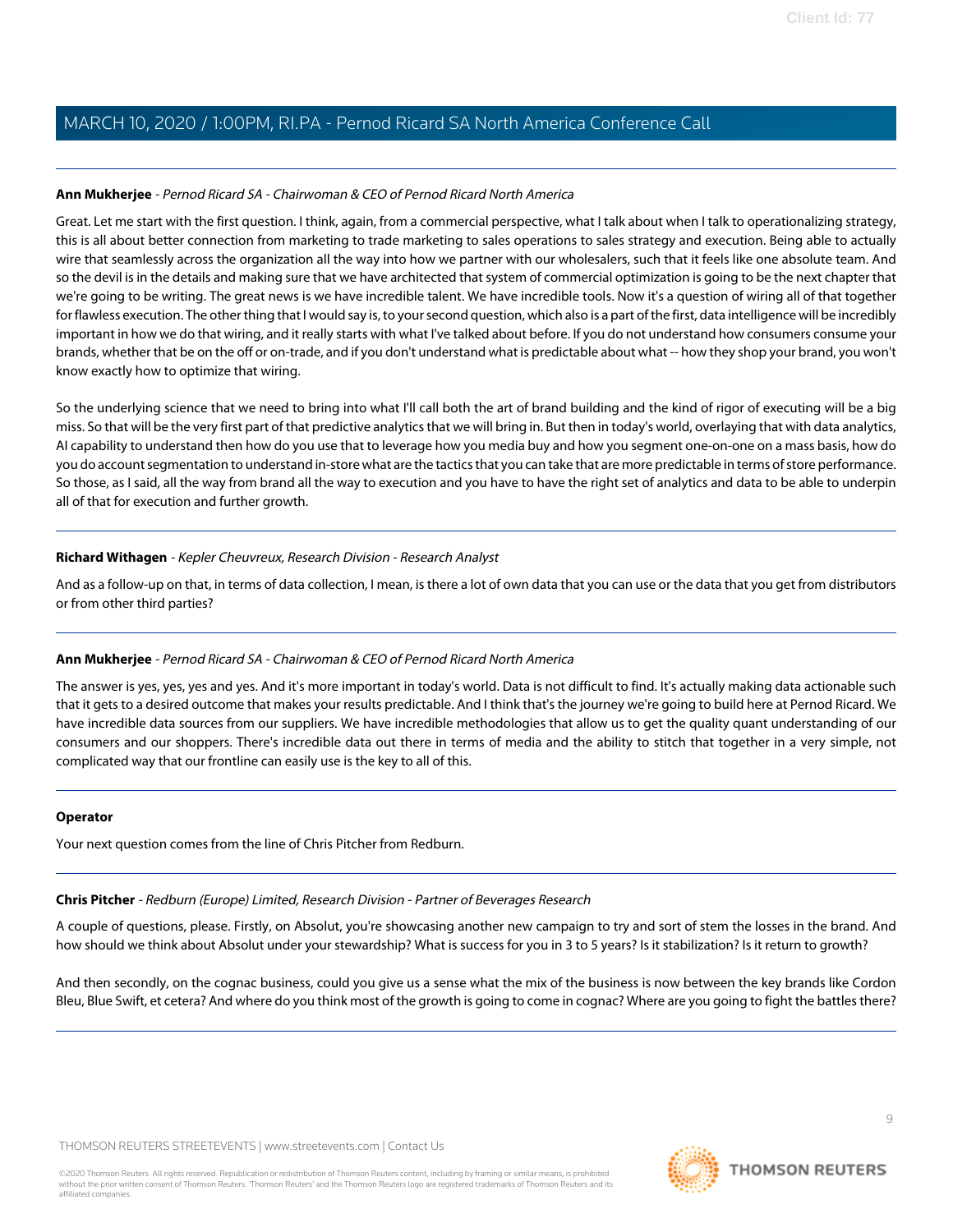### **Ann Mukherjee** - Pernod Ricard SA - Chairwoman & CEO of Pernod Ricard North America

So let me start with Absolut. I would tell you that the latest act that we came out with at Valentine's Day is what it is. It is a act of Absolut signaling to its consumers and lovers that Absolut is back. I would tell you one of my main focus is, in Absolut, is to bring this brand back to stability. We are competing in a segment today, which is largely flat, pretty much the growth of Tito's has extracted all growth out of all other competitors. So for me, it's really about understanding how to bring Absolut back as a brand of choice. Not just to source from within vodka, but to understand where we can source from other occasions that Absolut would fit. And you will see over time, over the next few months, bringing back a strategy for Absolut that goes back to its timeless days about being a brand of provocation. So our consent act that I'd like to say, was our first kind of shot off the bow. But there is much more that we are going to build to bring this brand back to its former kind of brand's timeless story.

When it come to cognac...

### **Chris Pitcher** - Redburn (Europe) Limited, Research Division - Partner of Beverages Research

Is the time set on that? I mean do you campaign a year, 2 years to work?

### **Ann Mukherjee** - Pernod Ricard SA - Chairwoman & CEO of Pernod Ricard North America

Yes, I would say within the next year, you're going to see a new campaign on Absolut. That's what we're focused on right now. And so this is - remember, on week 11. But our hope is in the short-term to be able to come back out and talk about Absolut in a way that matters. And then, therefore, in our near term, we hope to see us begin to start stabilizing that brand. And of course, when it comes to cognac, we have an interesting mix. Blue Swift is roughly 35% of our business and if you look at Cordon Bleu as well as XO, it's probably another 50% of our business. But where we think the opportunity is, is more on the value side. That's our priority 1 when it comes to Blue Swift. Why? Because we think there is a younger, more contemporary drinker that is out there. They need a more opening kind of way to enter cognac, and we think Blue Swift is absolutely that. So that's where you're going to see a lot of our focus moving forward when it comes to cognac.

### <span id="page-9-0"></span>**Operator**

And your next question comes from the line of Andrea Pistacchi from Deutsche Bank.

### **Andrea Pistacchi** - Deutsche Bank AG, Research Division - Research Analyst

Yes. I also have 3 questions, please. First, could you talk a bit about the on-trade, how it is performing versus the off-trade in your portfolio? And is there anything you think you need to do differently in this channel?

Second, about the stabilization of Absolut. To what extent do you think you'd be prepared to reallocate marketing spend towards the brand in order to stabilize it? Or is it more about, as you're saying, doing things differently on the brand but without more spend behind it?

And third one is a question, please, on COVID-19. Again, what flexibility do you have to potentially hold back marketing spend at very short notice should you see a deterioration in the top line? Or more generally speaking, flexibility to hold back costs.

### **Ann Mukherjee** - Pernod Ricard SA - Chairwoman & CEO of Pernod Ricard North America

Great. Thank you so much. When I think it comes to both our on-trade and our off-trade business, what we're basically seeing is 2 very different types of our business. When you -- let me start with off-trade first. What's interesting about off-trade is where we're seeing disproportionate growth is really kind of in our chains business. It is 2x that of the market. And given my CPG background, the chain is something I understand extremely well. And it's a very different way of selling that I think traditionally people have seen in this category. Having said that, I think when it comes to

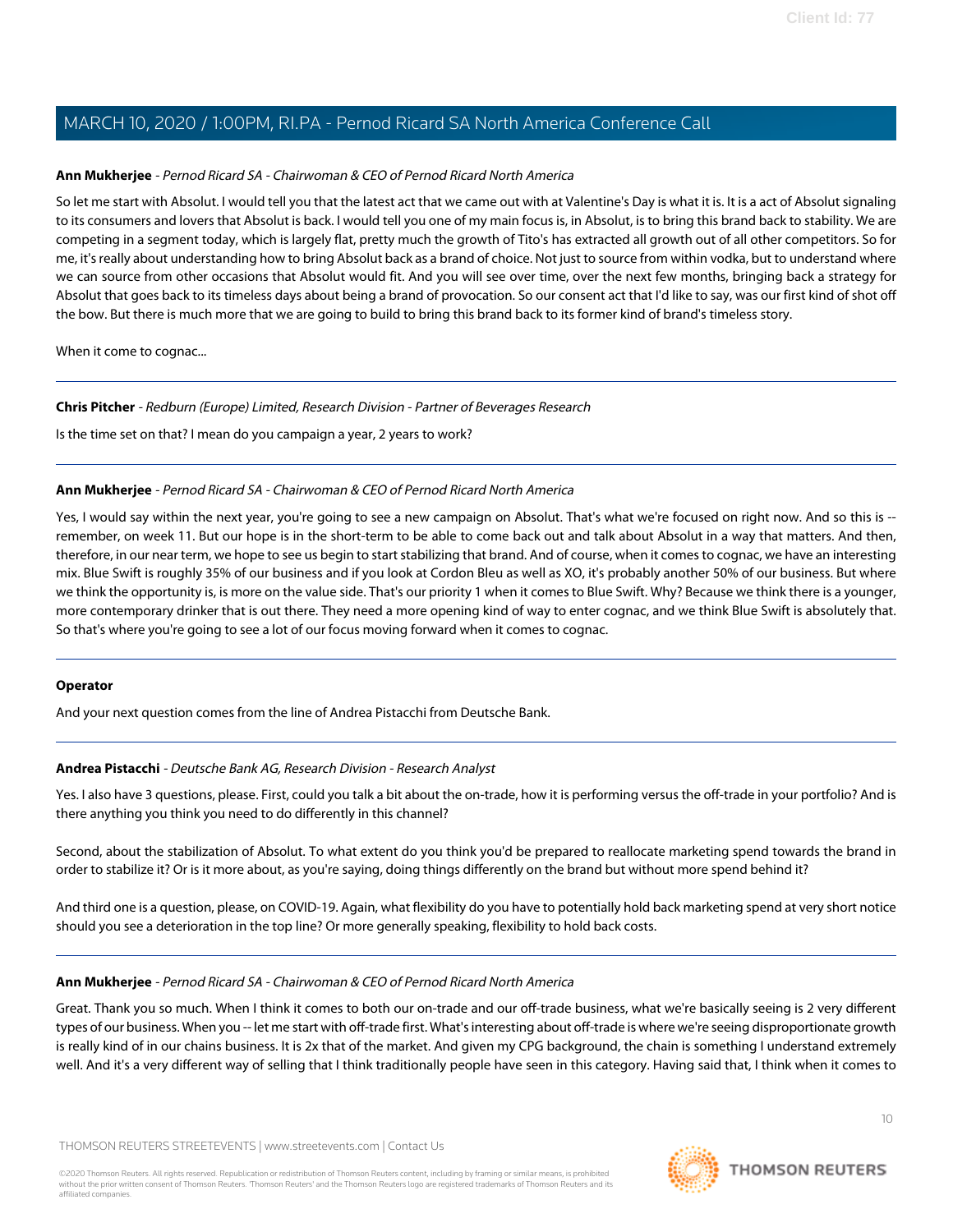our on-trade, we're slightly below average when it comes to that growth. But this is back to why we need to understand a very good portfolio strategy because the strategy that we will see on-premise from a portfolio perspective will be different from the portfolio strategy that we'll probably see off-premise. And so therefore, driving executional strategies on-premise with portfolios that matter. And these are what I'll call your more persona brands, brands that people want to talk about, bartenders want to mix cocktails with. Really understanding and segmenting those accounts based on our various segments will be very key in really unlocking further growth in our on-premise. And going back to Absolut, what I would tell you is, I absolutely see Absolut stabilizing over the medium term. It is, of course, one of our bastions, but I will be looking to reallocate A&P within our Absolut franchise. I think in the past, we probably spent across different Absolut brands and flavors and so consolidating that spending around the mother ship of Absolut, around Absolut Blue, will be absolutely key because that will actually halo to the broader portfolio as opposed to the other way around, which is people thought that different parts of the Absolut portfolio might halo back onto Blue. We're learning, of course, that's not the case. So I'm really looking forward to rebuilding Absolut the right way.

And then finally, from a COVID-19 perspective, again, as I said, it's very, very early to call. And the good news is, we do allocate our P&L. And we do hold costs on a variable basis where we can, especially on the A&P side, but it's really critical that we protect our investments. That's the way we are looking at it. Now if there's an investment and we're spending against something that will not give us a return, if we need to reallocate that, we will absolutely look at that. But we will closely monitor this with tariffs because it's really critical that we continue to invest around the U.S. market and continue that growth despite what we're seeing in the virus right now.

### **Operator**

<span id="page-10-0"></span>Our next question comes from the line of Alicia Forry from Investec.

### **Alicia Ann Forry** - Investec Bank plc, Research Division - Consumer Analyst

Just 3 quick questions. One, I was wondering if you can update us on how tariffs have impacted the single malt category in the U.S. and if consumer behavior has been impacted. And what has The Glenlivet done to navigate that change so successfully?

And then secondly, I wonder if you can give us a sense of the scale of those future growth stars within the North American business. Are we talking 5% of the business? 10%?

And then thirdly, you've talked about the outlook for accelerating the top line and a bit about marketing investments potentially going up. Is there anything you can say about the implication for margins in the business there as you accelerate the growth further?

# **Ann Mukherjee** - Pernod Ricard SA - Chairwoman & CEO of Pernod Ricard North America

Great. As you all know, we, along with the industry, have faced tariffs. Predominantly, 25% on our single malt, and that has, of course, impacted both Glenlivet and our [Avión] business. And Glenlivet being the lion's share of our growth and our scale, we have increased prices on Glenlivet 12. But we've been very selective across other SKUs of the portfolio because we know these SKUs could be entry points into The Glenlivet franchise. So we're being very smart around how we're playing across the price P&L and that's really how we've managed despite the tariffs to continue strength across that business.

When it comes to our future growth stars, today, they're less than 5% of our business. But they will be a disproportionate amount of growth as we move forward. So will they be a greater piece of our pie moving forward? Absolutely. And so we feel very good about what that will do to boost growth for the overall portfolio.

And then finally, as we continue to invest in the U.S. market. We, of course, will be watching margins closely and the impact of that. The good news is we have the ability to get operating leverage where we need. And so being very focused on those initiatives to continue to fuel the investment around A&P, but to look at other places for inefficiency to be able to do it will be a key part of this. And we want to make sure that we have to keep

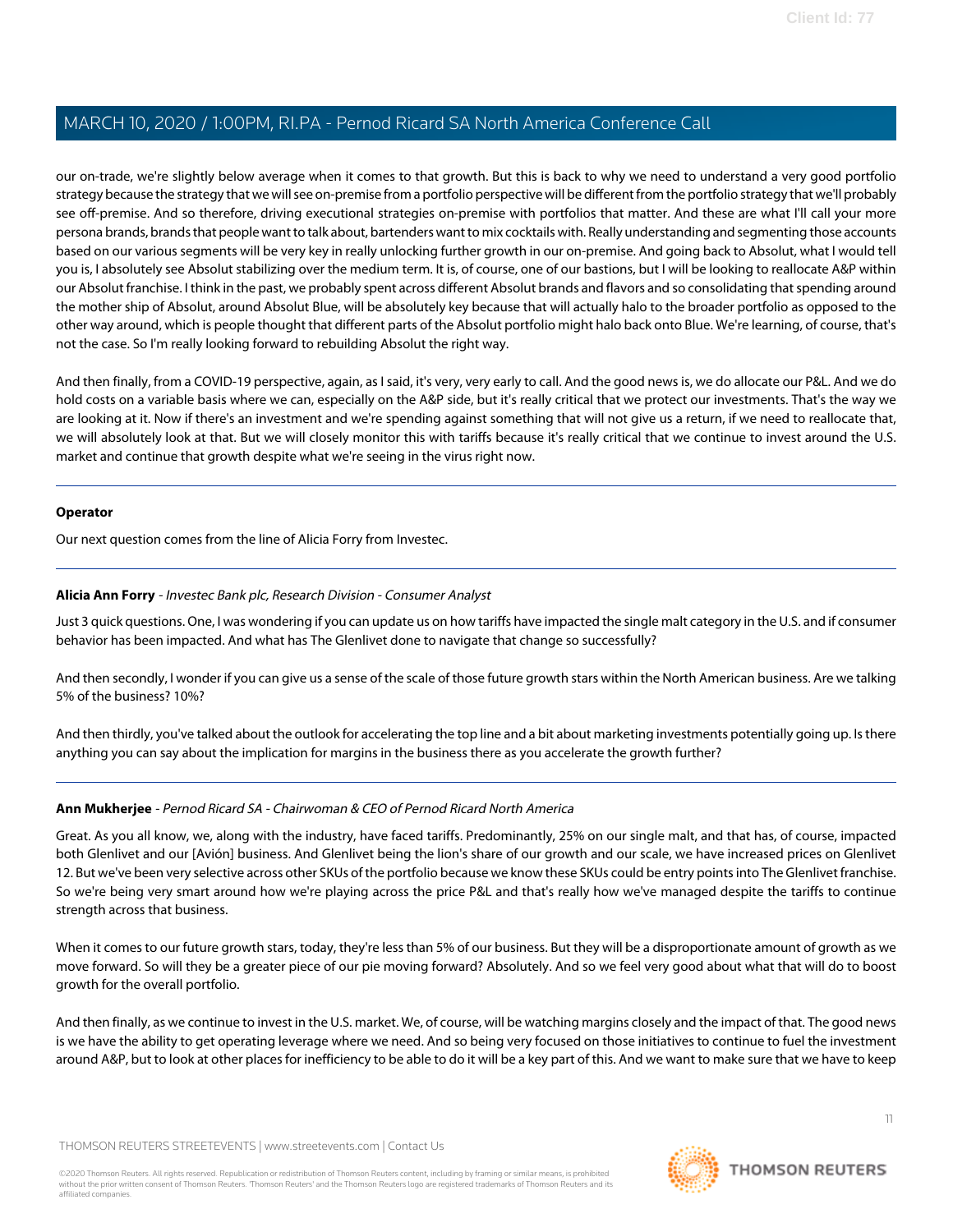our eye on being thoughtful about how we invest those dollars around the right brands that fuel disproportionate growth to be able to get that return on that investment, such that we're not eroding margin as we go do it.

### **Operator**

Our next question comes from the line of Laurence Whyatt from Barclays.

### **Laurence Bruce Whyatt** - Barclays Bank PLC, Research Division - Analyst

Just a follow-up on Sanjeet's question, actually on the the cold brew from Jameson. Just wondering what the decision went? How the decision process happened to line price that brand? Historically, all the line extensions on the Jameson brand have been at a premium to the core and cold brew has been line priced. Can you just run us through your thinking behind that, please?

# **Ann Mukherjee** - Pernod Ricard SA - Chairwoman & CEO of Pernod Ricard North America

Sure. I think when you think about the strategy on pricing for cold brew versus other segments like Black Barrel or our cask-based business, the thing about cold brew is we're trying to bring more and more young drinkers into the Jameson portfolio. And what cold brew does a very nice job of is going after a huge trend that we're seeing with younger drinkers around coffee. And so those people that might want to enter the franchise through that love of coffee and looking for a coffee whiskey experience, this is a wonderful way for them to enter that franchise. So it actually helps us fill that incremental penetration for the core Jameson business. And that's why we line-priced it because when you do, you also have the opportunity to co-promote that at store level. And so it's a wonderful way to use the scale of Jameson to bring in those new users.

# **Laurence Bruce Whyatt** - Barclays Bank PLC, Research Division - Analyst

Understood. And just sort of similarly on Absolut, you mentioned that the halo effect doesn't work the other way around and that's why you're focusing on the Absolut Blue core brand. Is that learned from the recent Juice launch? Or could you tell us how the Juice launch has impacted the original Absolut franchise?

# **Ann Mukherjee** - Pernod Ricard SA - Chairwoman & CEO of Pernod Ricard North America

Well, actually I'm going to say it from both standpoints. Let me just take a step back and just talk about the academics of the physics of marketing. I mean whatever industry, whatever kind of basic brand kind of learning is, it's very, very hard for flavors just to grow the main franchise. And when you over-innovate it, it actually hurts your base business. So that's just a kind of a -- from a basic kind of marketing science perspective. Having said that, you want to also make sure that when you do launch a flavor extension or an innovation that the experience gives consumers a positive view of the overall brand, including the mother ship. And so it -- while one will not necessarily drive the business of the other, it's got to drive positive perceptions of the other. And when we look at our Absolut Juice business, I think we have an opportunity to continue to drive that segment for Absolut. It is absolutely on trend. We continue to learn from our first execution what we can do better. But this notion of a refreshing drink is absolutely key to today's young drinkers and that's what Absolut Juice does. And so we want to make sure to continue that franchise. But as we've done the post-consumer research of people who are drinking Juice, the great news is that we see very positive perception in terms of the total Absolut franchise when people are drinking Juice. So we feel continued optimism around the juice franchise. It's an important segment and one that we'll continue to learn and do better for the Absolut portfolio.

# **Julia Massies** - Pernod Ricard SA - VP of Financial Communication & IR

Thank you very much, Laurence. And I think that was our last question, so we'll close the call now. Thank you very much, Ann, for taking the questions. Thank you, ladies and gentlemen, for your time and enjoy the rest of your day.